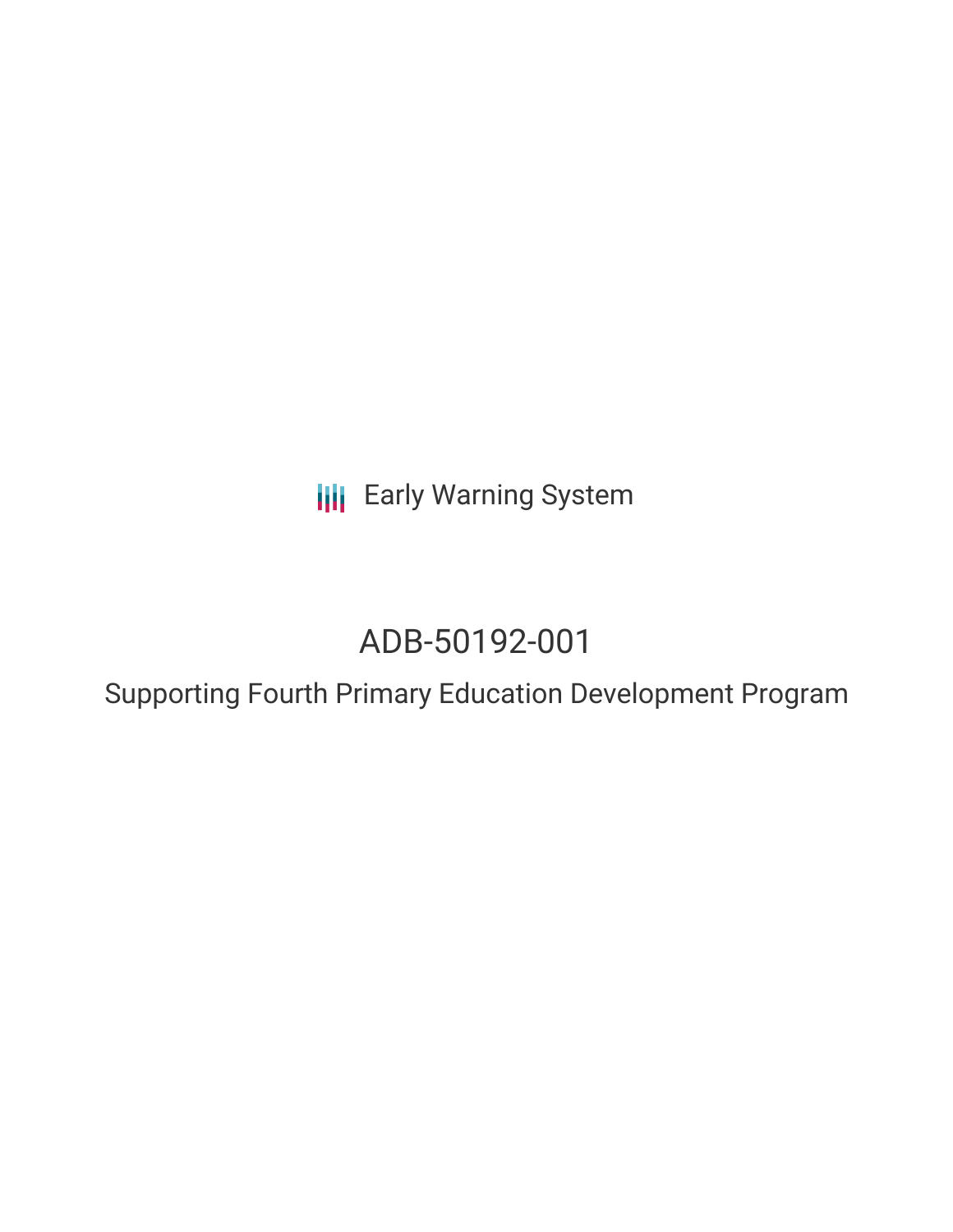

### **Quick Facts**

| Bangladesh                   |
|------------------------------|
| Asian Development Bank (ADB) |
| Active                       |
| B                            |
| 2016-12-13                   |
| <b>Education and Health</b>  |
| Grant                        |
| \$0.80 million               |
|                              |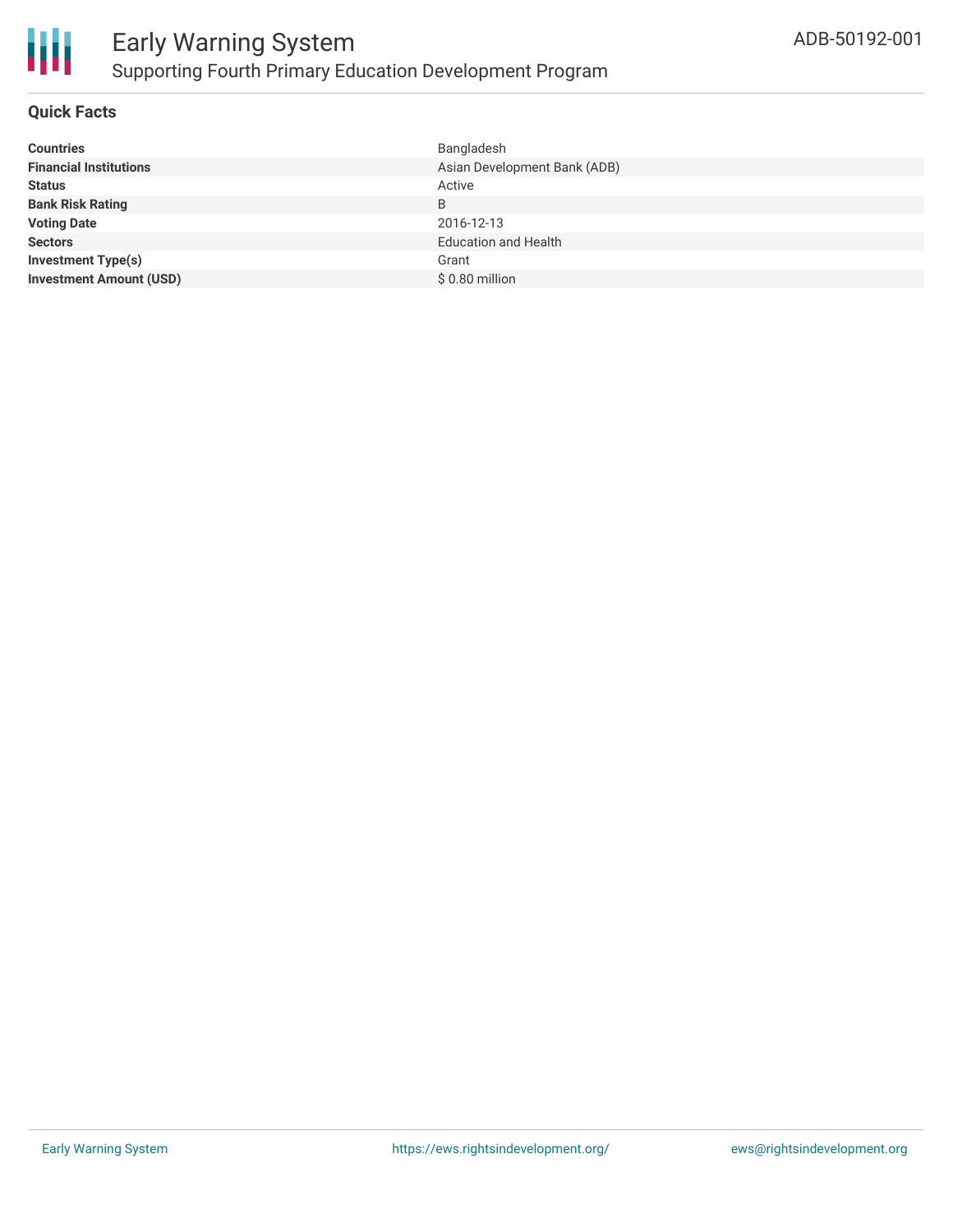

# **Project Description**

#### **DESCRIPTION**

The Third Primary Education Development Project (PEDP3) is currently planned to close on 31 Dec 2017 with the Supporting Fourth Primary Education Development Program (PEDP4) scheduled to start from 1 Jan 2018. Analysis that will be undertaken as part of the closure of the PEDP3 must be integrated into the design of PEDP 4 in a timely and effective manner. Given the scope and scale of the program, it is vital that the program preparatory technical assistance support be engaged to ensure this analysis can be duly assimilated into PEDP4's design.

#### PROJECT RATIONALE AND LINKAGE TO COUNTRY/REGIONAL STRATEGY

The planning for PEDP4 will require a TA project to be engaged to ensure the program identifies appropriate focus areas for interventions and that relevant due diligence is undertaken. This TA project will support and collaborate with the TA and other preparation support provided by the development partners interested in PEDP4.

#### CONSULTING SERVICES

A total of 15 consultants (54 person-months) will be engaged individually under the PPTA. Flexible arrangement will be needed for timely mobilization of consultants, as well as harmonization efforts of other TA projects provided by other development partners.

#### PROCUREMENT

During design, the program preparatory TA will (i) help assess PEDP4's executing and implementing agency's capacity, and contribute to the development of action plans for building the government's financial and procurement capacity; (ii) assist in developing a PEDP4 procurement plan; and (iii) assist in the development of an indicative implementation schedule inclusive of a proposed consultant recruitment and procurement activities.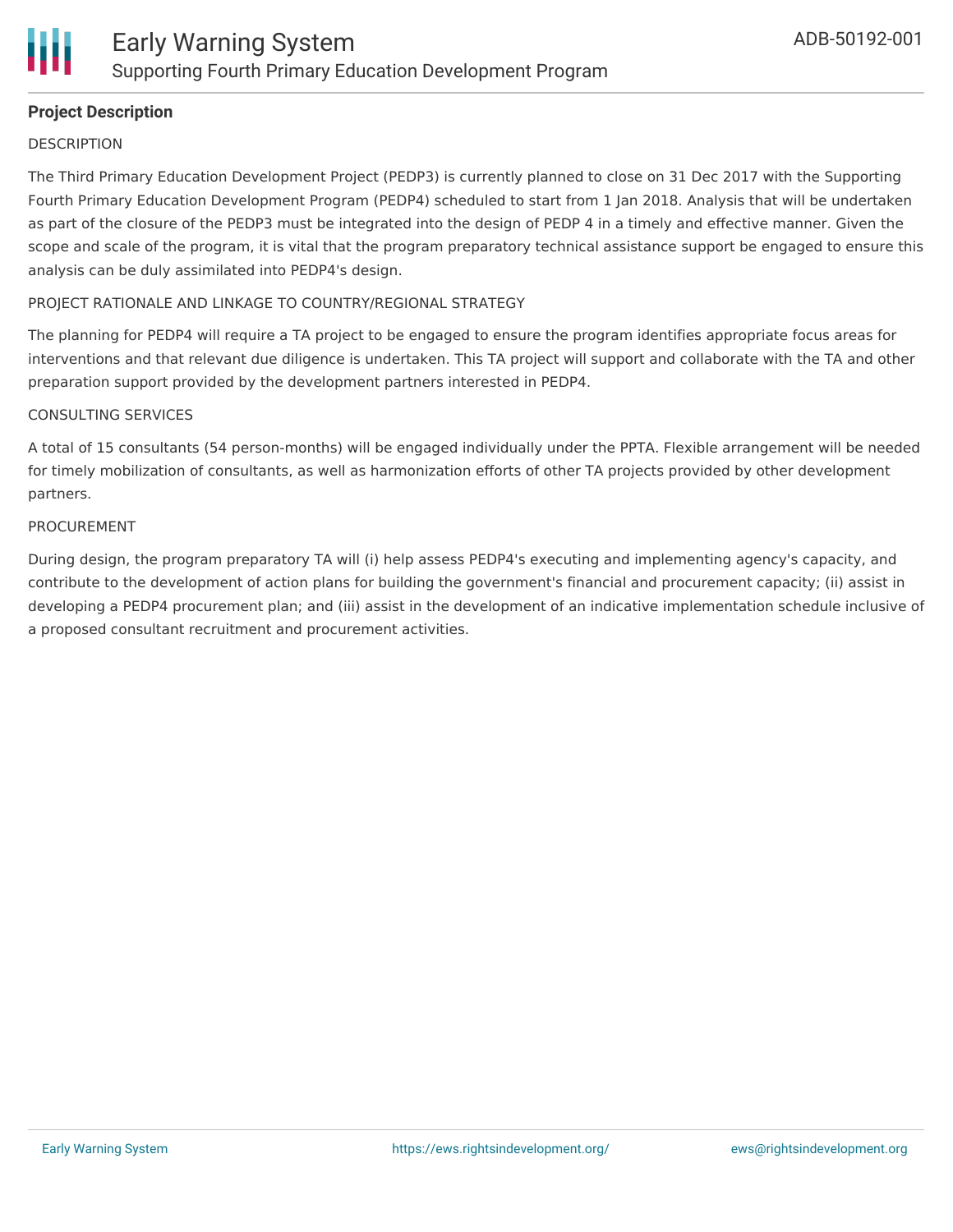

## **Investment Description**

Asian Development Bank (ADB)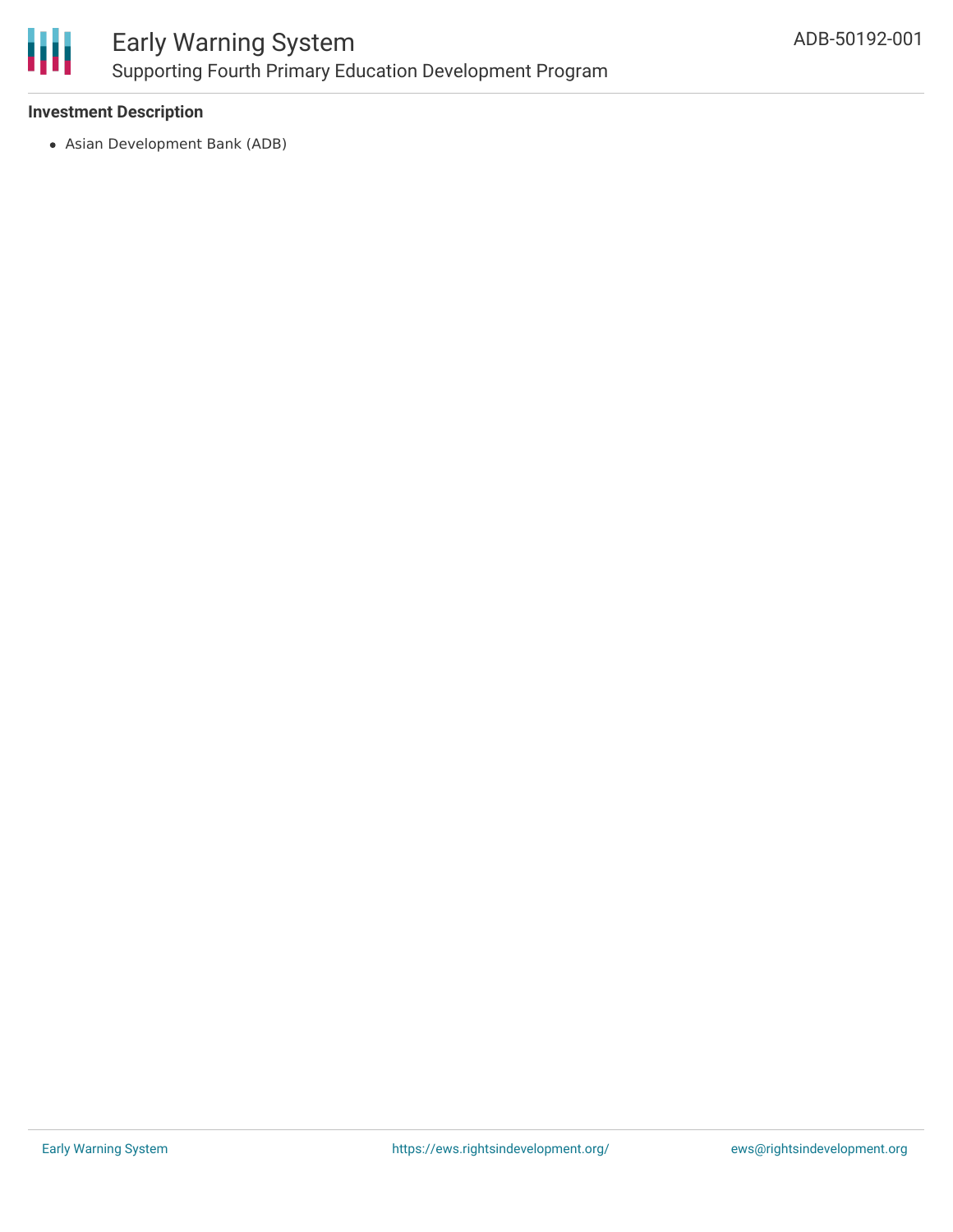## **Contact Information**

### ACCOUNTABILITY MECHANISM OF ADB

The Accountability Mechanism is an independent complaint mechanism and fact-finding body for people who believe they are likely to be, or have been, adversely affected by an Asian Development Bank-financed project. If you submit a complaint to the Accountability Mechanism, they may investigate to assess whether the Asian Development Bank is following its own policies and procedures for preventing harm to people or the environment. You can learn more about the Accountability Mechanism and how to file a complaint at: http://www.adb.org/site/accountability-mechanism/main

#### **CONTACTS**

Responsible ADB Officer Long, Xin Responsible ADB Department South Asia Department Responsible ADB Division Human and Social Development Division, SARD Executing Agencies Ministry of Primary and Mass Education Mirpur-2, Dhaka, Bangladesh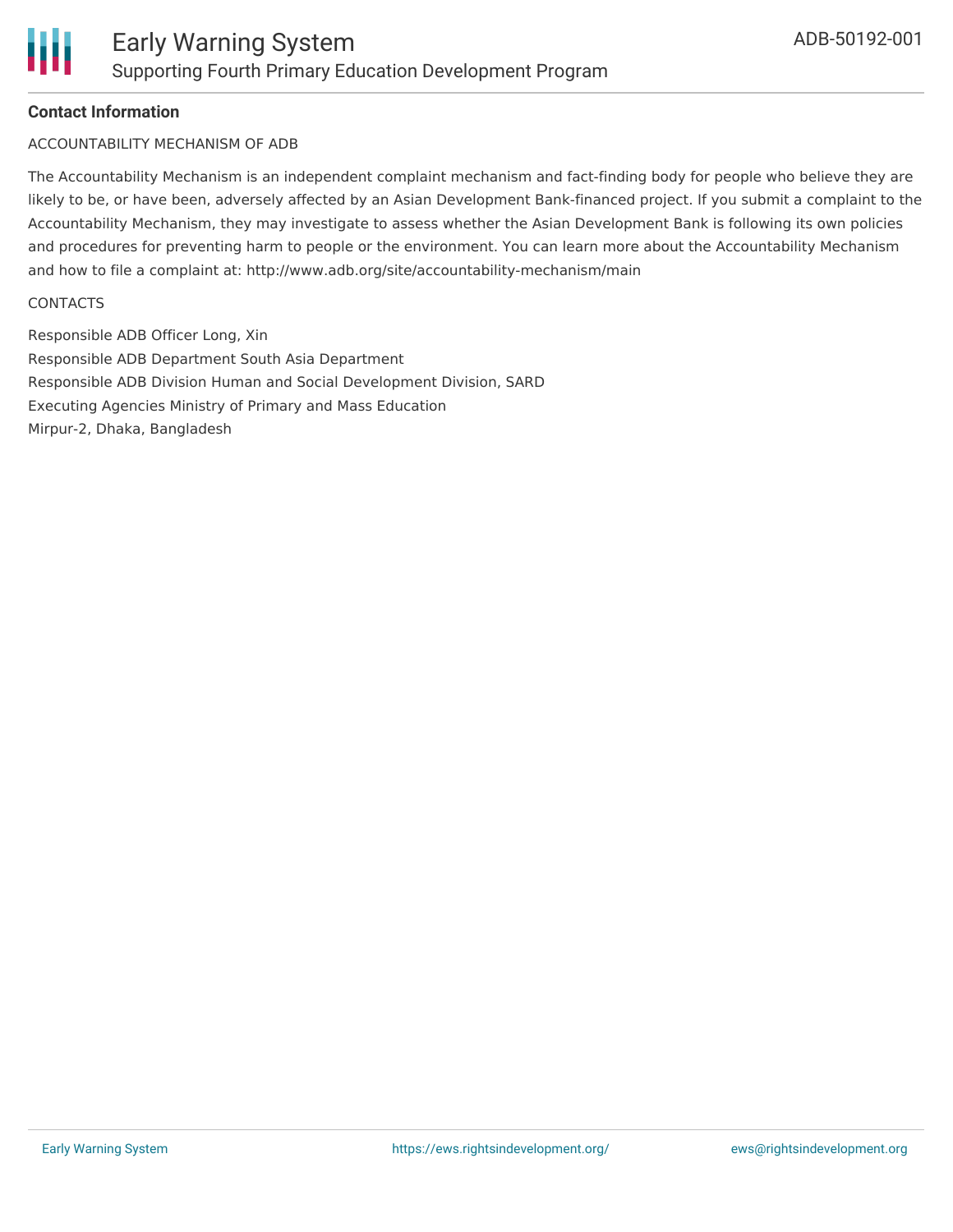

#### **Bank Documents**

- Project [Disclosure](https://www.adb.org/printpdf/projects/50192-001/main) PDF
- Supporting Fourth Primary Education [Development](https://ewsdata.rightsindevelopment.org/files/documents/01/ADB-50192-001.pdf) Program: Initial Poverty and Social Analysis [\[Original](https://www.adb.org/projects/documents/ban-supporting-pedp4-ipsa) Source]
- Supporting Fourth Primary Education [Development](https://ewsdata.rightsindevelopment.org/files/documents/01/ADB-50192-001_j1fgYWE.pdf) Program: Project Preparatory Technical Assistance Re [Original Source]